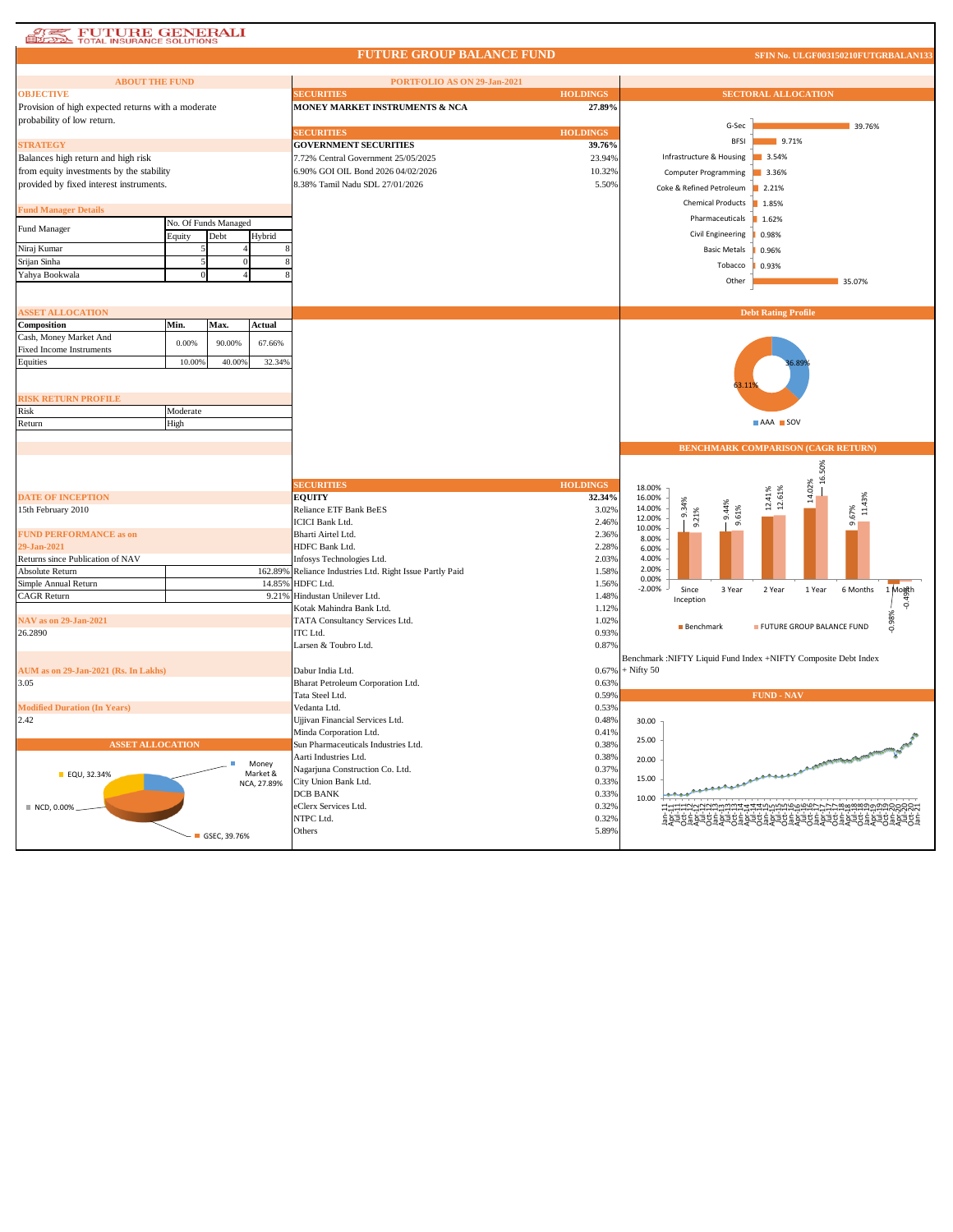## **ATEL FUTURE GENERALI**

## **GROUP INCOME FUND**

**SFIN No. ULGF005010118GRPINCFUND133**

| <b>ABOUT THE FUND</b>                                                                                                 |                 |                      |                 | PORTFOLIO AS ON 29-Jan-2021                                                                                      |                 |                                        |                                                                                                                                                                                                                                                                                                                     |  |
|-----------------------------------------------------------------------------------------------------------------------|-----------------|----------------------|-----------------|------------------------------------------------------------------------------------------------------------------|-----------------|----------------------------------------|---------------------------------------------------------------------------------------------------------------------------------------------------------------------------------------------------------------------------------------------------------------------------------------------------------------------|--|
| <b>OBJECTIVE</b>                                                                                                      |                 |                      |                 | <b>SECURITIES</b>                                                                                                | <b>HOLDINGS</b> | <b>SECTORAL ALLOCATION</b>             |                                                                                                                                                                                                                                                                                                                     |  |
| This fund aims to provide stable returns by investing in<br>assets with relatively low to moderate level of risk. The |                 |                      |                 | MONEY MARKET INSTRUMENTS & NCA                                                                                   | 5.95%           |                                        |                                                                                                                                                                                                                                                                                                                     |  |
| fund will invest in fixed income securities such as Govt.                                                             |                 |                      |                 | <b>SECURITIES</b>                                                                                                | <b>HOLDINGS</b> | Infrastructure & Housing               | 38.92%                                                                                                                                                                                                                                                                                                              |  |
| Securities, Corporate Bonds & any other fixed income                                                                  |                 |                      |                 | <b>GOVERNMENT SECURITIES</b>                                                                                     | 32.11%          |                                        |                                                                                                                                                                                                                                                                                                                     |  |
| investments along with Money Market Instruments for                                                                   |                 |                      |                 | 6.75% KARNATAKA SDL 2035 04/11/2035                                                                              | 9.86%           |                                        |                                                                                                                                                                                                                                                                                                                     |  |
| liquidity.                                                                                                            |                 |                      |                 | 0% CS 12 DEC 2029 12/12/2029                                                                                     | 6.70%           | G-Sec                                  | 32.11%                                                                                                                                                                                                                                                                                                              |  |
|                                                                                                                       |                 |                      |                 | 0% CS 17 DEC 2027 UL                                                                                             | 4.97%           |                                        |                                                                                                                                                                                                                                                                                                                     |  |
|                                                                                                                       |                 |                      |                 | 6.19% Gsec 16/09/2034                                                                                            | 3.69%           | <b>BFSI</b>                            | 14.31%                                                                                                                                                                                                                                                                                                              |  |
|                                                                                                                       |                 |                      |                 | 6.90% GOI OIL Bond 2026 04/02/2026                                                                               | 2.95%           |                                        |                                                                                                                                                                                                                                                                                                                     |  |
|                                                                                                                       |                 |                      |                 | 8% GOI Oil Bond 2026 23/03/2026                                                                                  | 2.05%           |                                        |                                                                                                                                                                                                                                                                                                                     |  |
|                                                                                                                       |                 |                      |                 | 6.75% KARNATAKA SDL 2034 11/11/2034                                                                              | 1.89%           | Coke & Refined Petroleum               | 8.71%                                                                                                                                                                                                                                                                                                               |  |
|                                                                                                                       |                 |                      |                 |                                                                                                                  |                 |                                        |                                                                                                                                                                                                                                                                                                                     |  |
| <b>Fund Manager Details</b>                                                                                           |                 |                      |                 |                                                                                                                  |                 | Other                                  | 5.95%                                                                                                                                                                                                                                                                                                               |  |
|                                                                                                                       |                 | No. Of Funds Managed |                 |                                                                                                                  |                 |                                        |                                                                                                                                                                                                                                                                                                                     |  |
| Fund Manager                                                                                                          | Equity          | Debt                 | Hybrid          |                                                                                                                  |                 |                                        |                                                                                                                                                                                                                                                                                                                     |  |
| Niraj Kumar                                                                                                           | 5               |                      |                 | <b>8 SECURITIES</b>                                                                                              | <b>HOLDINGS</b> |                                        | <b>Debt Rating Profile</b>                                                                                                                                                                                                                                                                                          |  |
| Yahya Bookwala                                                                                                        | $\mathbf{0}$    |                      |                 | <b>CORPORATE DEBT</b>                                                                                            | 61.94%          |                                        |                                                                                                                                                                                                                                                                                                                     |  |
|                                                                                                                       |                 |                      |                 | 9.05% Reliance Industries Ltd. 17/10/2028                                                                        | 8.71%           |                                        |                                                                                                                                                                                                                                                                                                                     |  |
|                                                                                                                       |                 |                      |                 | 7.75% L&T Finance Ltd. 2025 10/07/2025                                                                           | 8.10%           |                                        |                                                                                                                                                                                                                                                                                                                     |  |
|                                                                                                                       |                 |                      |                 | 8.60 Rural Electrification Corporation Ltd. GOI 08/03/2029                                                       | 6.46%           |                                        |                                                                                                                                                                                                                                                                                                                     |  |
| <b>ASSET ALLOCATION</b>                                                                                               |                 |                      |                 | 8.67% Tata Capital Financial Services Ltd. 2025                                                                  | 6.21%           |                                        |                                                                                                                                                                                                                                                                                                                     |  |
| Composition<br>Cash and Money Market                                                                                  | Min.<br>0.00%   | Max.<br>40.00%       | Actual<br>5.95% | 8.05% Housing Development Finance Corporation Ltd. 22/10/2029<br>7.75% Power Finance Corporation Ltd. 11/06/2030 | 6.13%<br>6.05%  |                                        |                                                                                                                                                                                                                                                                                                                     |  |
| <b>Fixed Income Instruments</b>                                                                                       | 60.009          | 100.009              | 94.059          | 8.70% LIC Housing Finance Ltd. 20/03/2029                                                                        | 4.30%           |                                        |                                                                                                                                                                                                                                                                                                                     |  |
| Equities                                                                                                              | 0.00%           | 0.00%                |                 | 0.00% 8.24% NABARD GOI 22/03/2029                                                                                | 4.21%           |                                        | AAA SOV                                                                                                                                                                                                                                                                                                             |  |
|                                                                                                                       |                 |                      |                 | 6.44% NABARD GoI 04/12/2030                                                                                      | 3.72%           |                                        |                                                                                                                                                                                                                                                                                                                     |  |
|                                                                                                                       |                 |                      |                 | 8.30% REC Ltd. Non GOI 2029                                                                                      | 2.10%           |                                        | <b>BENCHMARK COMPARISON (CAGR RETURN)</b>                                                                                                                                                                                                                                                                           |  |
| <b>RISK RETURN PROFILE</b>                                                                                            |                 |                      |                 | Others                                                                                                           | 5.94%           |                                        |                                                                                                                                                                                                                                                                                                                     |  |
| Risk                                                                                                                  | Low To Moderate |                      |                 |                                                                                                                  |                 | 14.98%                                 |                                                                                                                                                                                                                                                                                                                     |  |
| Return                                                                                                                | High            |                      |                 |                                                                                                                  |                 | 16.00%                                 | 14.09%                                                                                                                                                                                                                                                                                                              |  |
|                                                                                                                       |                 |                      |                 |                                                                                                                  |                 | 11.30%<br>14.00%<br>12.00%             | 11.60%                                                                                                                                                                                                                                                                                                              |  |
|                                                                                                                       |                 |                      |                 |                                                                                                                  |                 | 10.00%                                 |                                                                                                                                                                                                                                                                                                                     |  |
|                                                                                                                       |                 |                      |                 |                                                                                                                  |                 | 8.00%                                  |                                                                                                                                                                                                                                                                                                                     |  |
|                                                                                                                       |                 |                      |                 |                                                                                                                  |                 | 6.00%                                  | 2.82%<br>2.94%                                                                                                                                                                                                                                                                                                      |  |
| <b>DATE OF INCEPTION</b>                                                                                              |                 |                      |                 |                                                                                                                  |                 | 4.00%                                  | 0.67%                                                                                                                                                                                                                                                                                                               |  |
| 31st March 2019                                                                                                       |                 |                      |                 |                                                                                                                  |                 | 2.00%<br>0.00%                         |                                                                                                                                                                                                                                                                                                                     |  |
|                                                                                                                       |                 |                      |                 |                                                                                                                  |                 | $-2.00%$<br>Since Inception            | 1 Year<br>6 Months<br>1 Month                                                                                                                                                                                                                                                                                       |  |
| <b>FUND PERFORMANCE as on</b>                                                                                         |                 |                      |                 |                                                                                                                  |                 |                                        | $-0.20%$                                                                                                                                                                                                                                                                                                            |  |
| 29-Jan-2021<br>Returns since Publication of NAV                                                                       |                 |                      |                 |                                                                                                                  |                 |                                        |                                                                                                                                                                                                                                                                                                                     |  |
| Absolute Return                                                                                                       |                 |                      | 29.20%          |                                                                                                                  |                 | Benchmark                              | FUTURE GROUP INCOME FUND                                                                                                                                                                                                                                                                                            |  |
| Simple Annual Return                                                                                                  |                 |                      | 15.90%          |                                                                                                                  |                 |                                        |                                                                                                                                                                                                                                                                                                                     |  |
| CAGR Return                                                                                                           |                 |                      | 14.98%          |                                                                                                                  |                 | Benchmark : NIFTY Composite Debt Index |                                                                                                                                                                                                                                                                                                                     |  |
|                                                                                                                       |                 |                      |                 |                                                                                                                  |                 |                                        |                                                                                                                                                                                                                                                                                                                     |  |
| NAV as on 29-Jan-2021                                                                                                 |                 |                      |                 |                                                                                                                  |                 |                                        |                                                                                                                                                                                                                                                                                                                     |  |
| 12.91950                                                                                                              |                 |                      |                 |                                                                                                                  |                 |                                        |                                                                                                                                                                                                                                                                                                                     |  |
|                                                                                                                       |                 |                      |                 |                                                                                                                  |                 |                                        |                                                                                                                                                                                                                                                                                                                     |  |
| AUM as on 29-Jan-2021 (Rs. In Lakhs)<br>534.88                                                                        |                 |                      |                 |                                                                                                                  |                 |                                        | <b>FUND - NAV</b>                                                                                                                                                                                                                                                                                                   |  |
|                                                                                                                       |                 |                      |                 |                                                                                                                  |                 |                                        |                                                                                                                                                                                                                                                                                                                     |  |
| <b>Modified Duration (In Years)</b>                                                                                   |                 |                      |                 |                                                                                                                  |                 |                                        |                                                                                                                                                                                                                                                                                                                     |  |
| 5.91                                                                                                                  |                 |                      |                 |                                                                                                                  |                 | 15.00                                  |                                                                                                                                                                                                                                                                                                                     |  |
|                                                                                                                       |                 |                      |                 |                                                                                                                  |                 | 14.00                                  |                                                                                                                                                                                                                                                                                                                     |  |
| <b>ASSET ALLOCATION</b>                                                                                               |                 |                      |                 |                                                                                                                  |                 | 13.00                                  |                                                                                                                                                                                                                                                                                                                     |  |
| ш<br>Money                                                                                                            |                 |                      |                 |                                                                                                                  |                 | 12.00                                  |                                                                                                                                                                                                                                                                                                                     |  |
| $\blacksquare$ GSEC,<br>Market &                                                                                      |                 |                      |                 |                                                                                                                  |                 | 11.00                                  |                                                                                                                                                                                                                                                                                                                     |  |
| 32.11%<br>NCA, 5.95%                                                                                                  |                 |                      |                 |                                                                                                                  |                 | 10.00                                  |                                                                                                                                                                                                                                                                                                                     |  |
|                                                                                                                       |                 |                      |                 |                                                                                                                  |                 |                                        | $\frac{1}{2}$ $\frac{1}{2}$ $\frac{1}{2}$ $\frac{1}{2}$ $\frac{1}{2}$ $\frac{1}{2}$ $\frac{1}{2}$ $\frac{1}{2}$ $\frac{1}{2}$ $\frac{1}{2}$ $\frac{1}{2}$ $\frac{1}{2}$ $\frac{1}{2}$ $\frac{1}{2}$ $\frac{1}{2}$ $\frac{1}{2}$ $\frac{1}{2}$ $\frac{1}{2}$ $\frac{1}{2}$ $\frac{1}{2}$ $\frac{1}{2}$ $\frac{1}{2}$ |  |
|                                                                                                                       |                 |                      |                 |                                                                                                                  |                 |                                        |                                                                                                                                                                                                                                                                                                                     |  |
| NCD,                                                                                                                  |                 |                      |                 |                                                                                                                  |                 |                                        |                                                                                                                                                                                                                                                                                                                     |  |
| 61.94%                                                                                                                |                 |                      |                 |                                                                                                                  |                 |                                        |                                                                                                                                                                                                                                                                                                                     |  |
|                                                                                                                       |                 |                      |                 |                                                                                                                  |                 |                                        |                                                                                                                                                                                                                                                                                                                     |  |
|                                                                                                                       |                 |                      |                 |                                                                                                                  |                 |                                        |                                                                                                                                                                                                                                                                                                                     |  |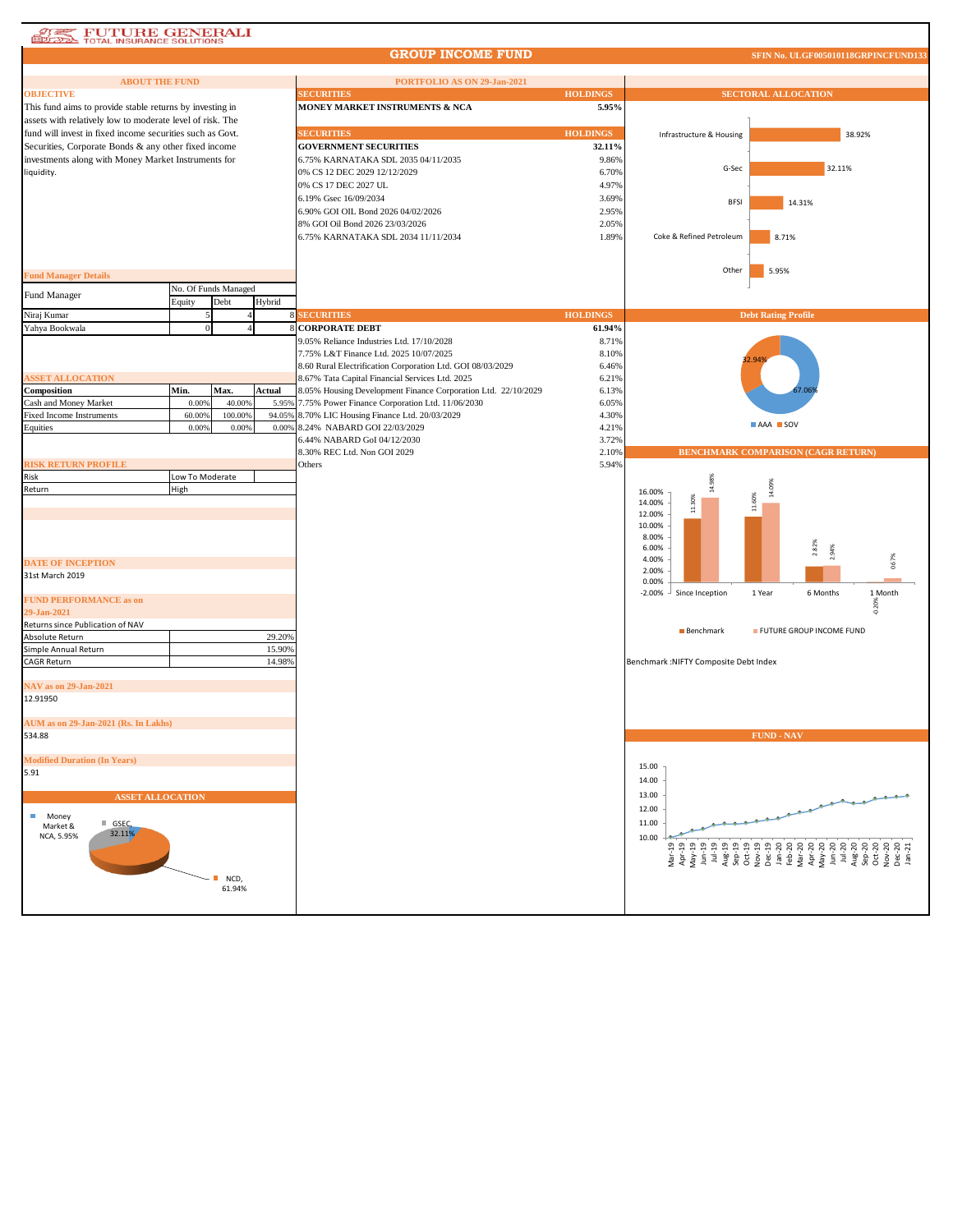| <b>FUTURE GENERALI</b><br>TOTAL INSURANCE SOLUTIONS            |                         |                              |                 |                                                                                                                        |                 |                                                        |                                                                                                                                                                                                                                                                                                                                                                                                             |  |
|----------------------------------------------------------------|-------------------------|------------------------------|-----------------|------------------------------------------------------------------------------------------------------------------------|-----------------|--------------------------------------------------------|-------------------------------------------------------------------------------------------------------------------------------------------------------------------------------------------------------------------------------------------------------------------------------------------------------------------------------------------------------------------------------------------------------------|--|
|                                                                |                         |                              |                 | <b>FUTURE GROUP SECURE FUND</b>                                                                                        |                 |                                                        | SFIN No. ULGF007010118GRPSECFUND133                                                                                                                                                                                                                                                                                                                                                                         |  |
|                                                                |                         |                              |                 |                                                                                                                        |                 |                                                        |                                                                                                                                                                                                                                                                                                                                                                                                             |  |
| <b>OBJECTIVE</b>                                               | <b>ABOUT THE FUND</b>   |                              |                 | PORTFOLIO AS ON 29-Jan-2021<br><b>SECURITIES</b><br><b>HOLDINGS</b>                                                    |                 |                                                        | <b>SECTORAL ALLOCATION</b>                                                                                                                                                                                                                                                                                                                                                                                  |  |
| This fund aims to provide progressive returns compared         |                         |                              |                 | MONEY MARKET INSTRUMENTS & NCA                                                                                         | 4.28%           |                                                        |                                                                                                                                                                                                                                                                                                                                                                                                             |  |
| to fixed income instruments by taking a low exposure to high   |                         |                              |                 |                                                                                                                        |                 |                                                        |                                                                                                                                                                                                                                                                                                                                                                                                             |  |
| risk assets like equity. Fund aims to provide stable return    |                         |                              |                 | <b>SECURITIES</b>                                                                                                      | <b>HOLDINGS</b> | Infrastructure & Housing                               | 40.63%                                                                                                                                                                                                                                                                                                                                                                                                      |  |
| due to high exposure to Fixed Income instruments while         |                         |                              |                 | <b>GOVERNMENT SECURITIES</b>                                                                                           | 23.26%          | G-Sec                                                  | 23.26%                                                                                                                                                                                                                                                                                                                                                                                                      |  |
| generating additional return through small exposure to equity. |                         |                              |                 | 6.75% KARNATAKA SDL 2035 04/11/2035                                                                                    | 9.17%           | <b>BFSI</b>                                            | 19.00%                                                                                                                                                                                                                                                                                                                                                                                                      |  |
|                                                                |                         |                              |                 | 6.75% KARNATAKA SDL 2034 11/11/2034                                                                                    | 3.01%           | Coke & Refined Petroleum                               | 3.84%                                                                                                                                                                                                                                                                                                                                                                                                       |  |
|                                                                |                         |                              |                 | 0% CS 12 DEC 2029 12/12/2029                                                                                           | 2.85%           | <b>Computer Programming</b>                            | 1.55%                                                                                                                                                                                                                                                                                                                                                                                                       |  |
|                                                                |                         |                              |                 | 6.19% Gsec 16/09/2034                                                                                                  | 2.55%           | <b>Chemical Products</b>                               | 0.85%                                                                                                                                                                                                                                                                                                                                                                                                       |  |
|                                                                |                         |                              |                 | 8% GOI Oil Bond 2026 23/03/2026                                                                                        | 2.42%           | Pharmaceuticals                                        | 0.63%                                                                                                                                                                                                                                                                                                                                                                                                       |  |
|                                                                |                         |                              |                 | 8.15% Tamil Nadu SDL 2025 13/11/2025                                                                                   | 1.15%           | Motor Vehicles                                         |                                                                                                                                                                                                                                                                                                                                                                                                             |  |
|                                                                |                         |                              |                 | 6.90% GOI OIL Bond 2026 04/02/2026                                                                                     | 1.09%           |                                                        | 0.43%                                                                                                                                                                                                                                                                                                                                                                                                       |  |
|                                                                |                         |                              |                 | 0% CS 17 DEC 2027 UL                                                                                                   | 1.03%           | Civil Engineering                                      | 0.42%                                                                                                                                                                                                                                                                                                                                                                                                       |  |
| <b>Fund Manager Details</b>                                    |                         |                              |                 |                                                                                                                        |                 | <b>Basic Metals</b>                                    | 0.41%                                                                                                                                                                                                                                                                                                                                                                                                       |  |
| Fund Manager                                                   |                         | No. Of Funds Managed<br>Debt | Hybrid          |                                                                                                                        |                 | Other                                                  | 8.99%                                                                                                                                                                                                                                                                                                                                                                                                       |  |
| Niraj Kumar                                                    | Equity                  |                              |                 |                                                                                                                        |                 |                                                        |                                                                                                                                                                                                                                                                                                                                                                                                             |  |
| Srijan Sinha                                                   |                         |                              |                 | <b>SECURITIES</b>                                                                                                      | <b>HOLDINGS</b> |                                                        | <b>Debt Rating Profile</b>                                                                                                                                                                                                                                                                                                                                                                                  |  |
| Yahya Bookwala                                                 |                         |                              |                 | <b>CORPORATE DEBT</b>                                                                                                  | 57.07%          |                                                        |                                                                                                                                                                                                                                                                                                                                                                                                             |  |
|                                                                |                         |                              |                 | 8.70% LIC Housing Finance Ltd. 20/03/2029                                                                              | 6.84%           |                                                        |                                                                                                                                                                                                                                                                                                                                                                                                             |  |
|                                                                |                         |                              |                 | 7.75% L&T Finance Ltd. 2025 10/07/2025                                                                                 | 6.72%           | ■ 28.35%                                               |                                                                                                                                                                                                                                                                                                                                                                                                             |  |
| <b>ASSET ALLOCATION</b>                                        |                         |                              |                 | 8.60 Rural Electrification Corporation Ltd. GOI 08/03/2029                                                             | 6.56%           |                                                        |                                                                                                                                                                                                                                                                                                                                                                                                             |  |
| Composition                                                    | Min.                    | Max.                         | <b>Actual</b>   | 8.05% Housing Development Finance Corporation Ltd. 22/10/2029                                                          | 5.65%           |                                                        |                                                                                                                                                                                                                                                                                                                                                                                                             |  |
| Cash and Money Market                                          | 0.009                   | 40.00%                       | 4.28%           | 7.75% Power Finance Corporation Ltd. 11/06/2030                                                                        | 5.02%           |                                                        | ■ 71.65%                                                                                                                                                                                                                                                                                                                                                                                                    |  |
| Fixed Income Instruments                                       | 60.009                  | 100.009                      | 80.34%          | 8.24% NABARD GOI 22/03/2029                                                                                            | 4.65%           |                                                        |                                                                                                                                                                                                                                                                                                                                                                                                             |  |
| Equities                                                       | 0.009                   | 20.00%                       | 15.38%          | 8.67% Tata Capital Financial Services Ltd. 2025                                                                        | 4.29%           |                                                        |                                                                                                                                                                                                                                                                                                                                                                                                             |  |
|                                                                |                         |                              |                 | 9.05% Reliance Industries Ltd. 17/10/2028                                                                              | 2.71%           |                                                        | AAA SOV                                                                                                                                                                                                                                                                                                                                                                                                     |  |
| <b>RISK RETURN PROFILE</b>                                     |                         |                              |                 | 8.85% HDB Financial Services Ltd. Sub debt 07/06/2029<br>6.83% Housing Development Finance Corporation Ltd. 08/01/2031 | 2.71%<br>2.36%  |                                                        | <b>BENCHMARK COMPARISON (CAGR RETURN)</b>                                                                                                                                                                                                                                                                                                                                                                   |  |
| Risk                                                           |                         |                              | Low To Moderate | Others                                                                                                                 | 9.55%           |                                                        |                                                                                                                                                                                                                                                                                                                                                                                                             |  |
| Return                                                         |                         |                              | High            |                                                                                                                        |                 |                                                        |                                                                                                                                                                                                                                                                                                                                                                                                             |  |
|                                                                |                         |                              |                 |                                                                                                                        |                 | 17.94%<br>20.00%                                       | 16.45%                                                                                                                                                                                                                                                                                                                                                                                                      |  |
|                                                                |                         |                              |                 |                                                                                                                        |                 |                                                        | 15.28%<br>13.04%                                                                                                                                                                                                                                                                                                                                                                                            |  |
|                                                                |                         |                              |                 |                                                                                                                        |                 | 11,44%<br>15.00%                                       |                                                                                                                                                                                                                                                                                                                                                                                                             |  |
|                                                                |                         |                              |                 | <b>SECURITIES</b>                                                                                                      | <b>HOLDINGS</b> | 10.00%                                                 | 5.75%<br>7.42%                                                                                                                                                                                                                                                                                                                                                                                              |  |
|                                                                |                         |                              |                 | <b>EQUITY</b>                                                                                                          | 15.38%          |                                                        |                                                                                                                                                                                                                                                                                                                                                                                                             |  |
| <b>DATE OF INCEPTION</b><br>19th December 2018                 |                         |                              |                 | Kotak Mahindra MF - Kotak Banking ETF<br>Reliance ETF Bank BeES                                                        | 1.16%<br>1.07%  | 5.00%                                                  | 0.45%                                                                                                                                                                                                                                                                                                                                                                                                       |  |
|                                                                |                         |                              |                 | Bharti Airtel Ltd.                                                                                                     | 0.98%           | 0.00%                                                  |                                                                                                                                                                                                                                                                                                                                                                                                             |  |
| <b>FUND PERFORMANCE as on</b>                                  |                         |                              |                 | <b>ICICI Bank Ltd.</b>                                                                                                 | 0.87%           | Since<br>2 Year<br>$-5.00%$                            | 1 Year<br>6 Months<br>1 Month                                                                                                                                                                                                                                                                                                                                                                               |  |
| 29-Jan-2021                                                    |                         |                              |                 | Infosys Technologies Ltd.                                                                                              | 0.86%           | Inception                                              |                                                                                                                                                                                                                                                                                                                                                                                                             |  |
| Returns since Publication of NAV                               |                         |                              |                 | HDFC Bank Ltd.                                                                                                         | 0.73%           |                                                        |                                                                                                                                                                                                                                                                                                                                                                                                             |  |
| Absolute Return                                                |                         |                              | 41.77%          | HDFC Ltd.                                                                                                              | 0.70%           | <b>Benchmark</b>                                       | FUTURE GROUP SECURE FUND                                                                                                                                                                                                                                                                                                                                                                                    |  |
| Simple Annual Return                                           |                         |                              | 19.75%          | Hindustan Unilever Ltd.                                                                                                | 0.61%           |                                                        |                                                                                                                                                                                                                                                                                                                                                                                                             |  |
| <b>CAGR Return</b>                                             |                         |                              | 17.94%          | TATA Consultancy Services Ltd.                                                                                         | 0.58%           |                                                        |                                                                                                                                                                                                                                                                                                                                                                                                             |  |
| NAV as on 29-Jan-2021                                          |                         |                              |                 | Reliance Industries Ltd. Right Issue Partly Paid<br>Kotak Mahindra Bank Ltd.                                           | 0.42%           | 0.51% Benchmark : NIFTY Composite Debt Index+ Nifty 50 |                                                                                                                                                                                                                                                                                                                                                                                                             |  |
| 14.1771                                                        |                         |                              |                 | Reliance Industries Ltd.                                                                                               | 0.41%           |                                                        |                                                                                                                                                                                                                                                                                                                                                                                                             |  |
|                                                                |                         |                              |                 | ITC Ltd.                                                                                                               | 0.40%           |                                                        |                                                                                                                                                                                                                                                                                                                                                                                                             |  |
| AUM as on 29-Jan-2021 (Rs. In Lakhs)                           |                         |                              |                 | Larsen & Toubro Ltd.                                                                                                   | 0.33%           |                                                        |                                                                                                                                                                                                                                                                                                                                                                                                             |  |
| 3,867.69                                                       |                         |                              |                 | Maruti Suzuki India Ltd.                                                                                               | 0.29%           |                                                        |                                                                                                                                                                                                                                                                                                                                                                                                             |  |
|                                                                |                         |                              |                 | Tata Steel Ltd.                                                                                                        | 0.26%           |                                                        | FUND - NAV                                                                                                                                                                                                                                                                                                                                                                                                  |  |
| <b>Modified Duration (In Years)</b>                            |                         |                              |                 | Dabur India Ltd.                                                                                                       | 0.22%           |                                                        |                                                                                                                                                                                                                                                                                                                                                                                                             |  |
| 5.95                                                           |                         |                              |                 | Vedanta Ltd.                                                                                                           | 0.17%           | 14.00<br>13.50                                         |                                                                                                                                                                                                                                                                                                                                                                                                             |  |
|                                                                |                         |                              |                 | Sun Pharmaceuticals Industries Ltd.                                                                                    | 0.17%           | 13.00                                                  |                                                                                                                                                                                                                                                                                                                                                                                                             |  |
|                                                                | <b>ASSET ALLOCATION</b> |                              |                 | United Spirits Ltd.                                                                                                    | 0.17%           | 12.50<br>12.00                                         |                                                                                                                                                                                                                                                                                                                                                                                                             |  |
| <b>EQU, 15.38%</b>                                             |                         |                              | Money Market    | Minda Corporation Ltd.<br>eClerx Services Ltd.                                                                         | 0.17%<br>0.17%  | 11.50                                                  |                                                                                                                                                                                                                                                                                                                                                                                                             |  |
|                                                                |                         |                              | & NCA, 4.28%    | TTK Prestige Ltd.                                                                                                      | 0.16%           | 11.00<br>10.50                                         |                                                                                                                                                                                                                                                                                                                                                                                                             |  |
|                                                                |                         |                              |                 | Bharat Petroleum Corporation Ltd.                                                                                      | 0.16%           | 10.00                                                  |                                                                                                                                                                                                                                                                                                                                                                                                             |  |
|                                                                |                         |                              | GSEC, 23.26%    | NMDC Ltd.                                                                                                              | 0.16%           |                                                        | $\begin{array}{l} \mathsf{B} \in \mathbb{R}^3\\ \mathsf{B} \in \mathbb{R}^3\\ \mathsf{B} \in \mathbb{R}^3\\ \mathsf{B} \in \mathbb{R}^3\\ \mathsf{C} \in \mathbb{R}^3\\ \mathsf{D} \in \mathbb{R}^3\\ \mathsf{D} \in \mathbb{R}^3\\ \mathsf{D} \in \mathbb{R}^3\\ \mathsf{D} \in \mathbb{R}^3\\ \mathsf{D} \in \mathbb{R}^3\\ \mathsf{D} \in \mathbb{R}^3\\ \mathsf{D} \in \mathbb{R}^3\\ \mathsf{D} \in \$ |  |
|                                                                |                         |                              |                 | Others                                                                                                                 | 3.68%           |                                                        |                                                                                                                                                                                                                                                                                                                                                                                                             |  |
| ■ NCD, 57.07%                                                  |                         |                              |                 |                                                                                                                        |                 |                                                        |                                                                                                                                                                                                                                                                                                                                                                                                             |  |
|                                                                |                         |                              |                 |                                                                                                                        |                 |                                                        |                                                                                                                                                                                                                                                                                                                                                                                                             |  |